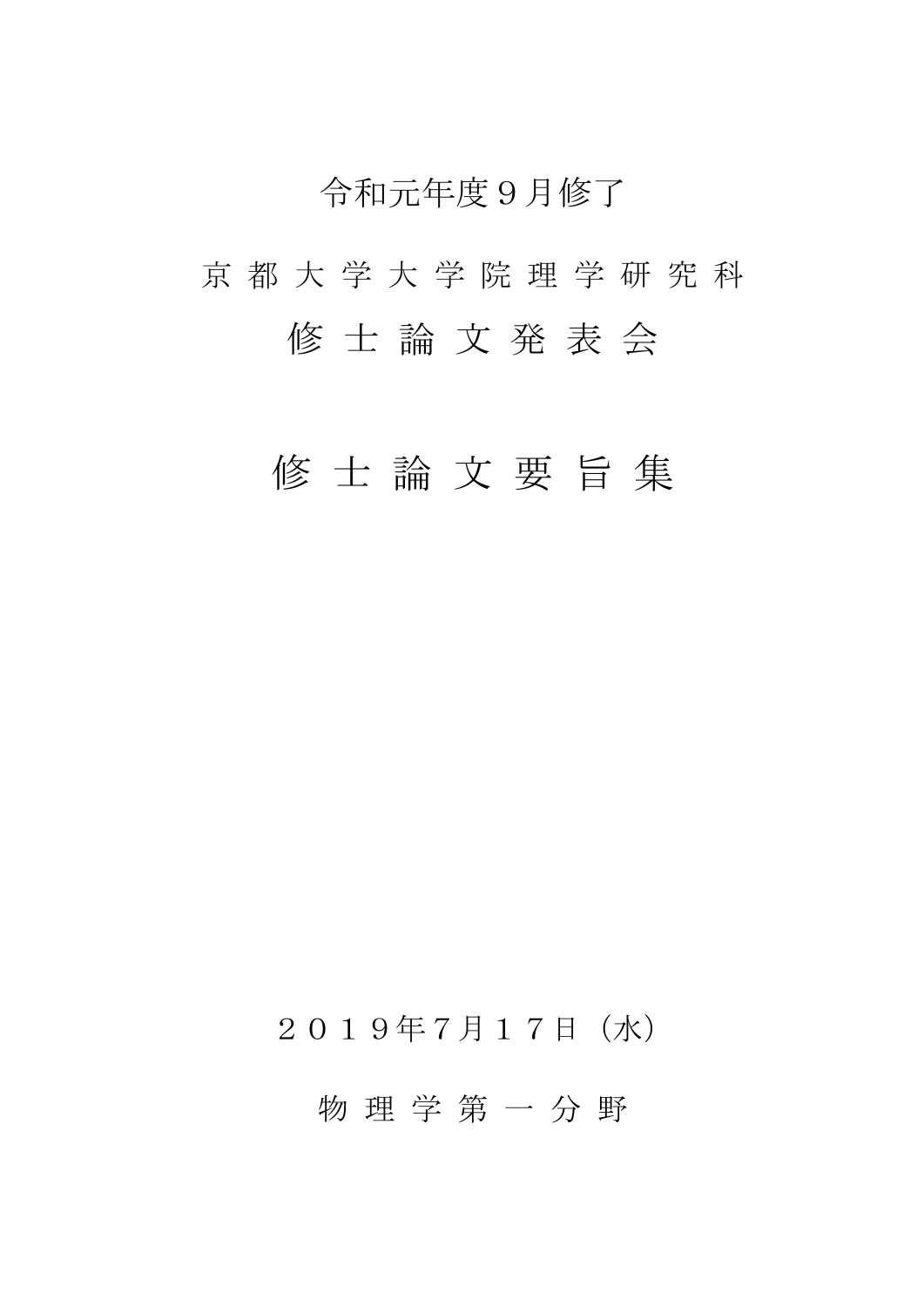## 物理学第一分野修士論文発表会

場所:理学研究科5号館 4階・401号室 発表:15分(別に質問時間5分程度)

| $20194777171 ($ 水) 9:00~10:20                                              |                                         |
|----------------------------------------------------------------------------|-----------------------------------------|
| 次<br>目                                                                     |                                         |
| 1. 微小機械振動子による超流動へリウム4中の量子渦線密度測定<br>徐                                       | 則榘 ( 9:00) $\cdots$ 1                   |
| 2. 非弾性 X線散乱によるリチウムの電子密度揺らぎ<br>鄭                                            | 允敦 ( 9 : 20)・・・・・ 2                     |
| 3. Numerical simulation of dense suspensions with lattice Boltzmann method | Pradipto $(9:40)\cdot\cdot\cdot\cdot 3$ |
| 4. キタエフスピン液体における平行磁場下の半整数量子熱ホール効果                                          | 斯嘯(10:00)・・・・・ 4<br>馬                   |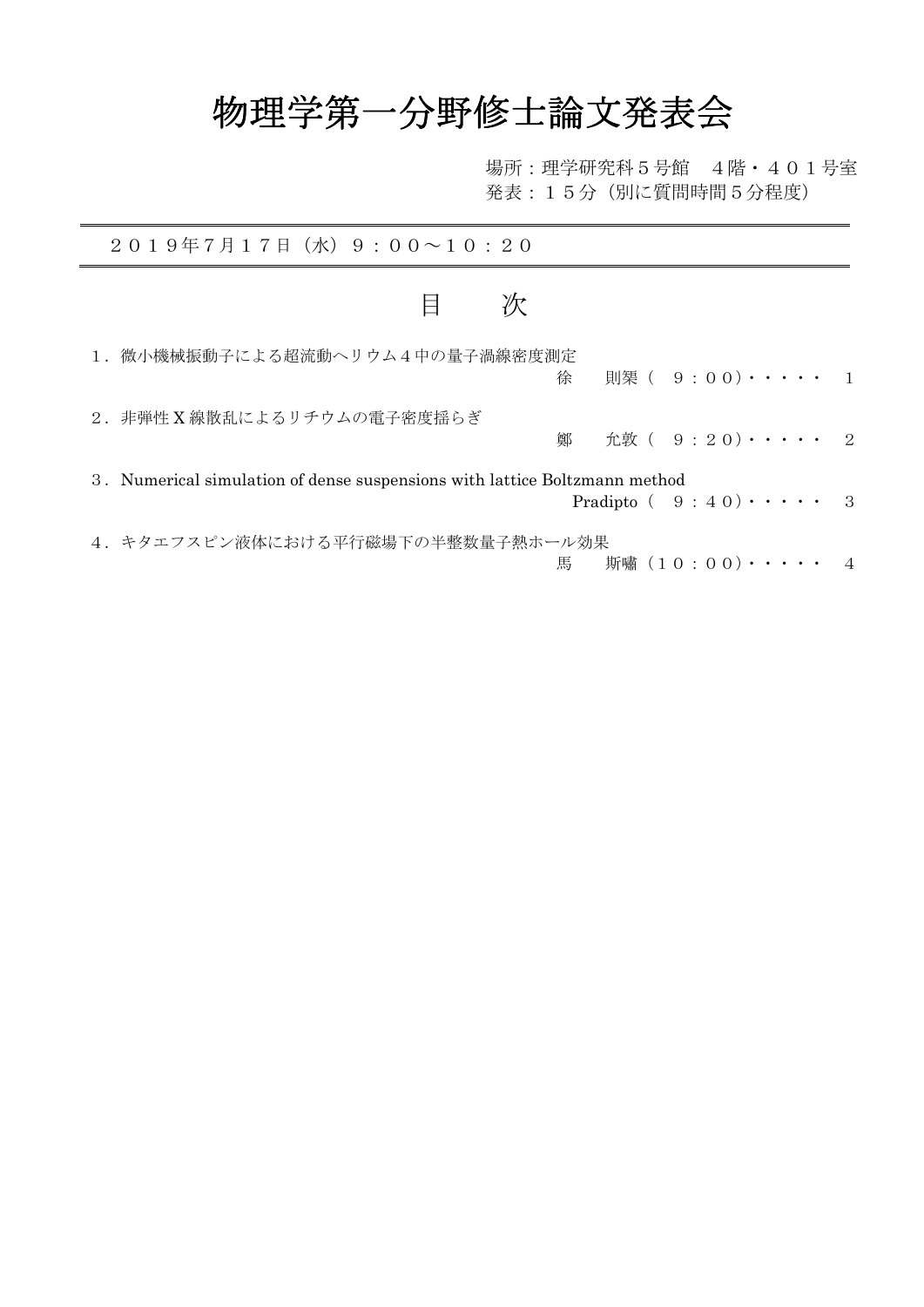## 微小機械振動子による超流動ヘリウム4中の

### 量子渦線密度測定

#### 低温物理学研究室 Xu Zeju

**Abstract** We found spontaneous rise and fall of vortex line density in superfluid helium 4 through linewidth measurement of immersed quartz tuning fork. We also observed temperature dependent decaying time constant of vortex line density after a generation of intense vortex tangle. *© 2019 Department of Physics, Kyoto University*

機械振動子が超流動ヘリウム 4 の中で微小振動するとき,振動子は粘性のある常流動成 分から摩擦力を受け,粘性がない超流動成分からは摩擦力を受けないことが予想される。し かし、超流動ヘリウム 4 中の quartz tuning fork (QTF) の振動実験によって、周りの液体か

ら受ける摩擦力を反映する線幅Γが自発的 に時間変動する現象を発見した(図1)。こ の現象は温度や圧力の変動といった外部要 因では説明できず,超流動成分の量子渦が 関与しているものと考えられる。量子渦か ら QTF に働く力は、QTF 表面から粘性侵入長



の範囲内で QTF と共に運動する  $ρ_0$  と QTF 表面を逆位相で流れる  $ρ_0$  中の量子渦の衝突から 発生する。また,この考えは,超流動ヘリウムの充填後十分に時間が経って(~半日)量子 渦が消失していると考えられる状況下では,同種の時間変動が観測されないことでも裏付 けられる(図 2)。本研究では,この摩擦力の変化を,QTF 周りの量子渦線密度の変化と捉え て,量子渦線密度が自発的に増減する現象を発見したものと考える。

 この現象は次のように説明される。超流動ヘリウム4をサンプルセルに充填するときの 流れにより発生した渦タングルがセル内に偏在し,周りの流れによって運動しながら成長 或いは減衰する。運動する渦タングルが QTF に接近するとき, QTF 表面の常流動成分と衝突 することでΓの増加を引き起こす。長時間経過後は,渦タングルがほぼ消えてしまうので, QTF は常流動成分から働く摩擦力だけ受けて、 Γは一定になる。

 また,サンプルの圧力を急変動させることでサンプルセル内に 急激な流れを作り,それによって量子渦を大量生成することに成 功した。その結果,図 3 に示すように量子渦線密度 L が時間と共 に減衰する様子を観測することに成功した。この減衰は渦タング ルの移動により起こされるものではなく。渦タングル中の量子渦線



密度の時間変化を反映したものであると考えている。この減衰時間が温度降下と共に増加 していくことより,量子渦密度の減衰機構について議論する。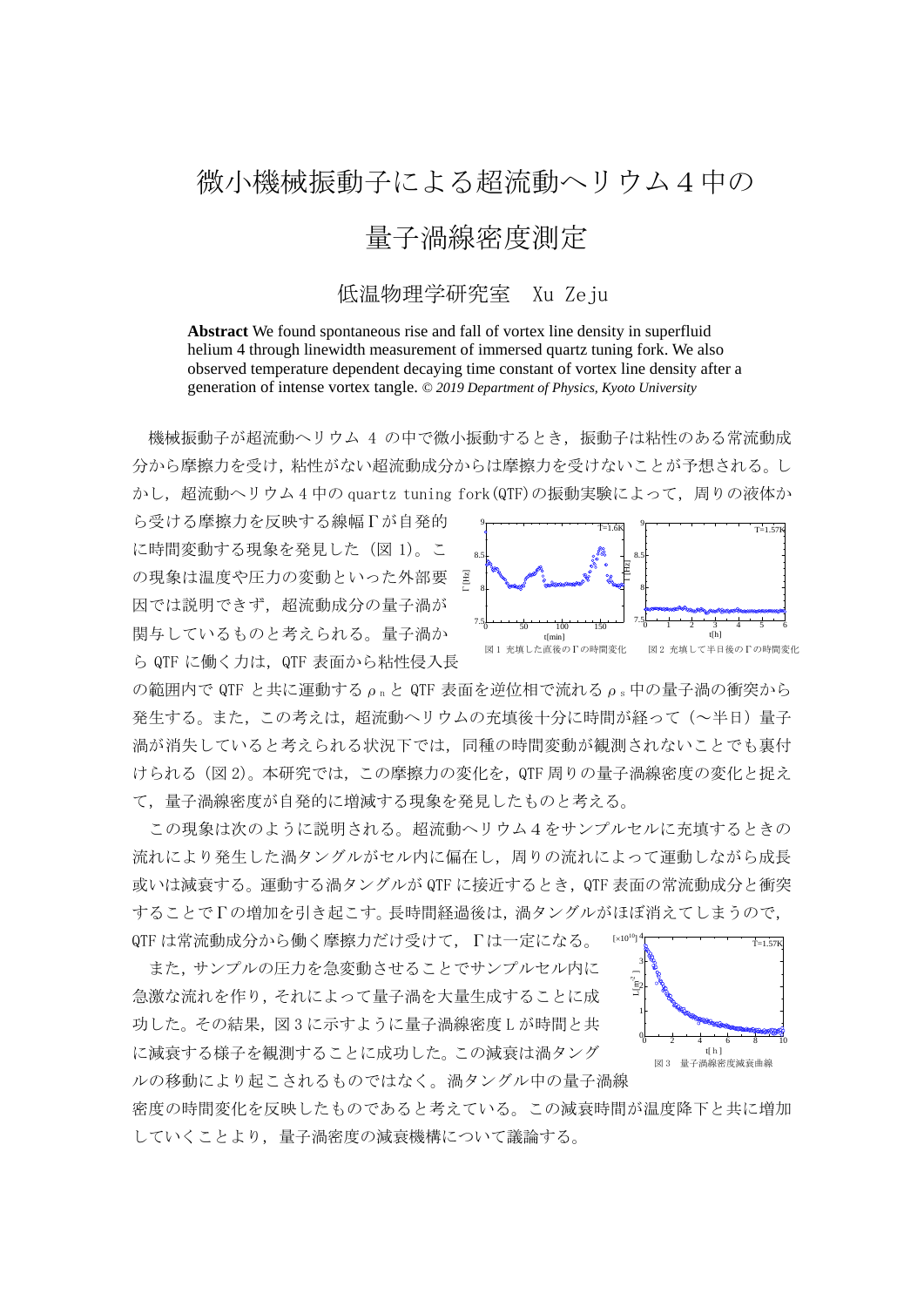## 非弾性 X 線散乱によるリチウムの電子密度揺らぎ

不規則系物理学研究室 鄭 允敦

**Abstract** Inelastic x-ray scattering measurements for solid and liquid lithium were conducted in the range of momentum transfer  $0.3 \leq q \leq 3.5$ Å and energy transfer  $0 \leq h\omega \leq 350$  eV. The electron density fluctuations were determined from IXS spectra. They indicate the existence of the screening effects such as the Friedel oscillations in both solid and liquid.

*© 2019 Department of Physics, Kyoto University* 

金属中の価電子は自由電子的に振る舞い、その特徴の一つとして遮蔽効果がある。外部より電荷が加 えられると、この電荷によるポテンシャルは自由電子によって遮蔽される。また、長距離に及ぶフリー デル振動も観測されている。金属内の価電子による遮蔽効果は、理論的には電子ガスモデルを用いて議 論されることが多い。一方で、実験的には、固体表面などで観測例が報告されている[1]。本研究では、 バルクの単体金属固体、及び金属液体中における電子遮蔽効果の微視的様相を明らかにするため,非弾 性 X 線散乱(IXS)実験に着目した。近年、IXS 測定より得られる動的構造因子 S(q,ω)用い、パルス外場 に対する応答を表す電子密度応答関数 χ(q,ω), さらにはその実空間・実時間表現 χ(r,t)を導出することが 行われている。実際,実験的に得られた、水やグラフェンの χ(q,ω)をフーリエ変換して χ(r,t)を求め,そ の時間発展を示した例が報告されている[2,3]。線形応答理論に基づくと、外部ポテンシャルによる電子 の密度揺らぎ δn(q,ω)は,δn(q,ω)=χ(q,ω)Vext(q,ω)で表すことができる。このことから、χ(q,ω)をフーリエ 解析することによって,任意の外部電荷のポテンシャルにより誘起された電子密度の実空間・実時間挙 動を決定することができる。測定対象として,電子ガスモデルに最も近いとされるアルカリ金属、その 中でも金属 Li を取り上げ, その固体(室温)及び液体(220℃)状態において IXS 実験を行い, 測定結果よ り電子密度揺らぎを決定した。本報告では、主に空間的な密度揺らぎに着目して解析を行い、遮蔽とフ リーデル振動の様相に関する考察を行った。

実験は大型放射光施設SPring-8のビームライン BL12XU で行った。入射 X 線エネルギーは 19.98 [keV]で、運動量移行 0.3<q<3.5[Å-1]、エネルギー 移行 0<ħω<350 [eV]の領域で測定した。その結果 (Fig.1)、r < 4 [Å]の距離内で外部電荷がよく遮蔽 されていることがわかる。固体と液体における電 子密度揺らぎに関しては、固体と液体ともに r~3[Å]付近に dip が観測されたが、液体の方が固 体に比べて浅い。一方、4<r<12[Å]の中長距離領域 で固体、液体ともに振動が観測された。振幅は r が大きくなるにつれて減衰していたが、液体の方 が固体より速く減衰している。これらの周期を見 積もるとフリーデル振動の周期である 2kFに近い ことが判明した。



Fig.1. The spatial fluctuations of the electron density, δn(r), of solid and liquid Li, around the external positive point charge.

#### **References**

- [1] 長谷川幸雄 他、日本物理学会誌、**67**、6 (2012).
- [2] P. Abbamonte, K. D. Finkelstein, M. D. Collins et al., Phys. Rev. Lett. **92**, 237401 (2004).
- [3] J. P. Reed, B. Uchoa, Y. I. Joe, Y. Gan, D. Casa, E. Fradkin, P. Abbamonte, Science **330**, 805 (2010).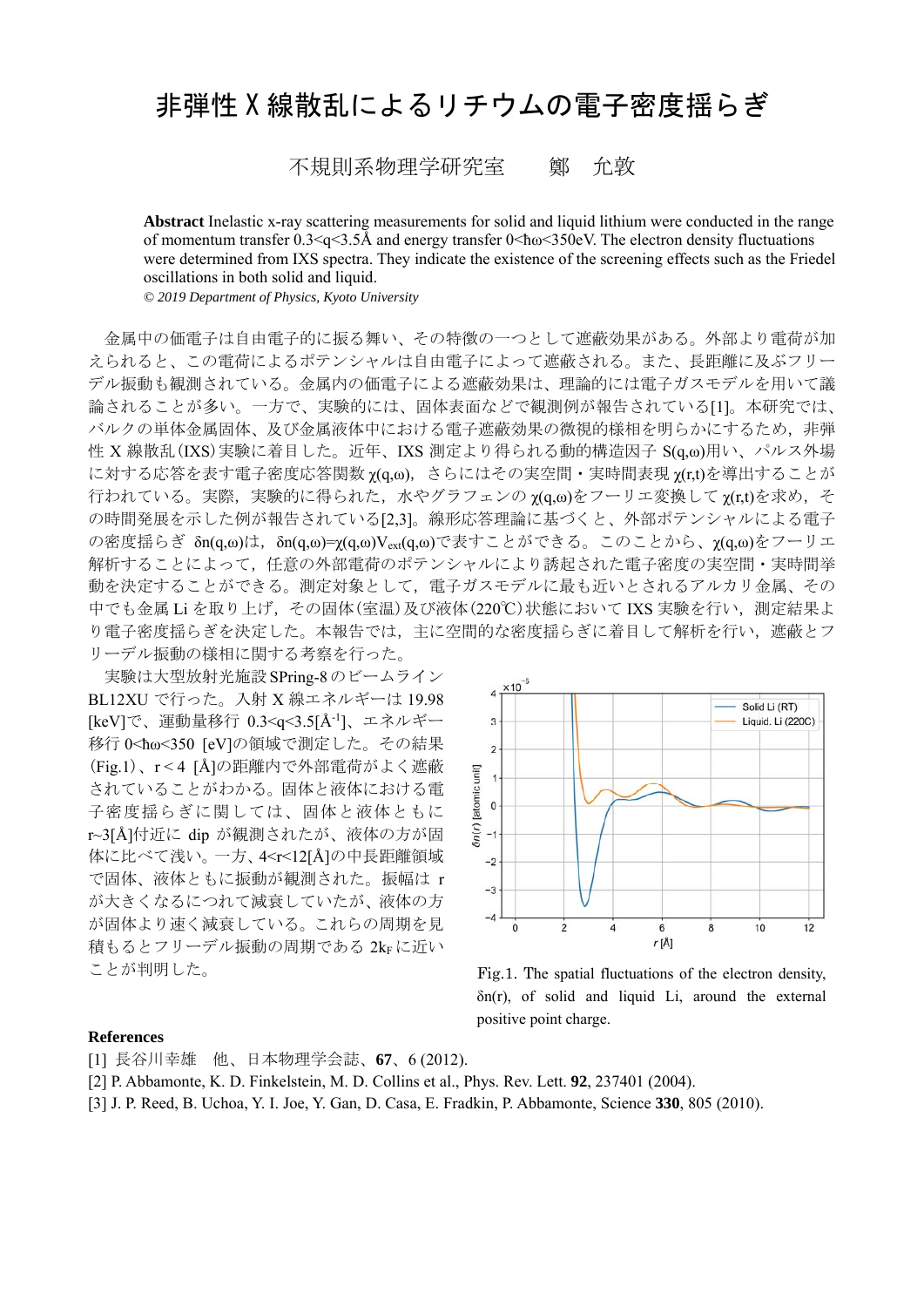#### **Numerical simulation of dense suspensions with lattice Boltzmann method**

### Physics of Matter: Statistical Dynamics Pradipto

**Abstract** Dense suspensions are simulated under simple and oscillatory shears. We have successfully reproduced the discontinuous shear thickening under simple shear and the shear jammed state under oscillatory shear. We have confirmed that the stress anisotropy and angular distributions of the contact forces play important roles.

*© 2019 Department of Physics, Kyoto University* 

One of the interesting phenomena observed in suspensions is the discontinuous shear thickening (DST), which is the jump of viscosity at a critical shear rate  $\dot{\gamma}$  above a critical solid volume fraction[1]. Dense suspensions can have the finite rigidity under isotropic and infinitesimal compression above the (isotropic) jamming point. However, it is known that the density to appear the rigidity can become lower than the isotropic jamming density under a shear (shear jamming). Furthermore, there is another exotic state known as the fragile state where the jammed state is unstable and is highly anisotropic state[2]. Note that these exotic states can be likely observed if the friction between particles exists.

 It is believed that the DST under a simple shear is a transition from a lubricated state to a state with frictional contacts among particles. Although the definitions of the shear-jammed and the fragile states become clear for dry granular materials under oscillatory shears, the applicability of their definitions for suspensions is still an open question.

 In this study we have performed the Molecular dynamics (MD) simulations with the hydrodynamic, contact, and electrostatic repulsive forces among particles. We adopt the lattice Boltzmann method (LBM) with the lubrication correction for small inter-particle gaps for the hydrodynamic interactions. We apply the oscillatory shear by controlling the shear strain as  $\gamma(t) = \gamma_0[\cos\Theta - \cos(\omega t + \Theta)]$ , and have adopted the protocol in which we reduce the strain amplitude for the observation of the storage modulus  $G'$  and the loss modulus  $G''$  after we add cyclic shears with large strain amplitude [3]. We evaluate the stress anisotropy as the difference between the maximum and the minimum eigenvalues of the stress tensor and the angular distributions of the normal and tangential contact forces,  $\zeta_N$  and  $\zeta_T$  respectively to characterize the rheology of the suspensions.

 We define the fragile state as the state where both the solid-like and fluid-like responses can be observed at the same volume fraction  $\phi$  and initial strain amplitude  $\gamma_0^I$  depending on the initial phase  $\Theta$  for the strain. We find that the stress anisotropy also has a peak in this state (Fig. 1). The phenomenology based on  $\zeta_N$  and  $\zeta_T$  can also reproduce the shear modulus in the shear iammed state. The viscosity above the critical shear rate reproduce the shear modulus in the shear jammed state. The viscosity above the critical shear rate *γ* for DST under simple shear also shows an agreement with the prediction of this phenomenology (Fig. 2) [4].



 $10$  $= 0.593$  $\phi_2$  $\phi_2 = 0.562$  $10<sup>1</sup>$  $\phi_3 = 0.499$  $\sum_{\alpha=1}^{\infty}10^2$ 10  $10<sub>1</sub>$  $\overline{10}$ ᆏ  $\dot{\gamma}$ 

Fig. 1. Plots of the storage modulus against initial strain amplitude with various initial phase in the oscillatory shear. The line represents the stress anisotropy. The

#### **References**

- [1] M. M. Denn, et al., Soft Matter **14**, 170 (2018).
- [2] D. Bi, et al., Nature **480**, 355, (2011).
- [3] M. Otsuki and H. Hayakawa, arXiv:1810.03846.
- [4] Pradipto and H. Hayakawa, arXiv:1904.02929

shear. The line represents the stress anisotropy. The Fig. 2. Plots of viscosities against the shear rate for various volume shaded region indicates the fragile state. fractions. Dashed lines are obtained from the phenomenology.